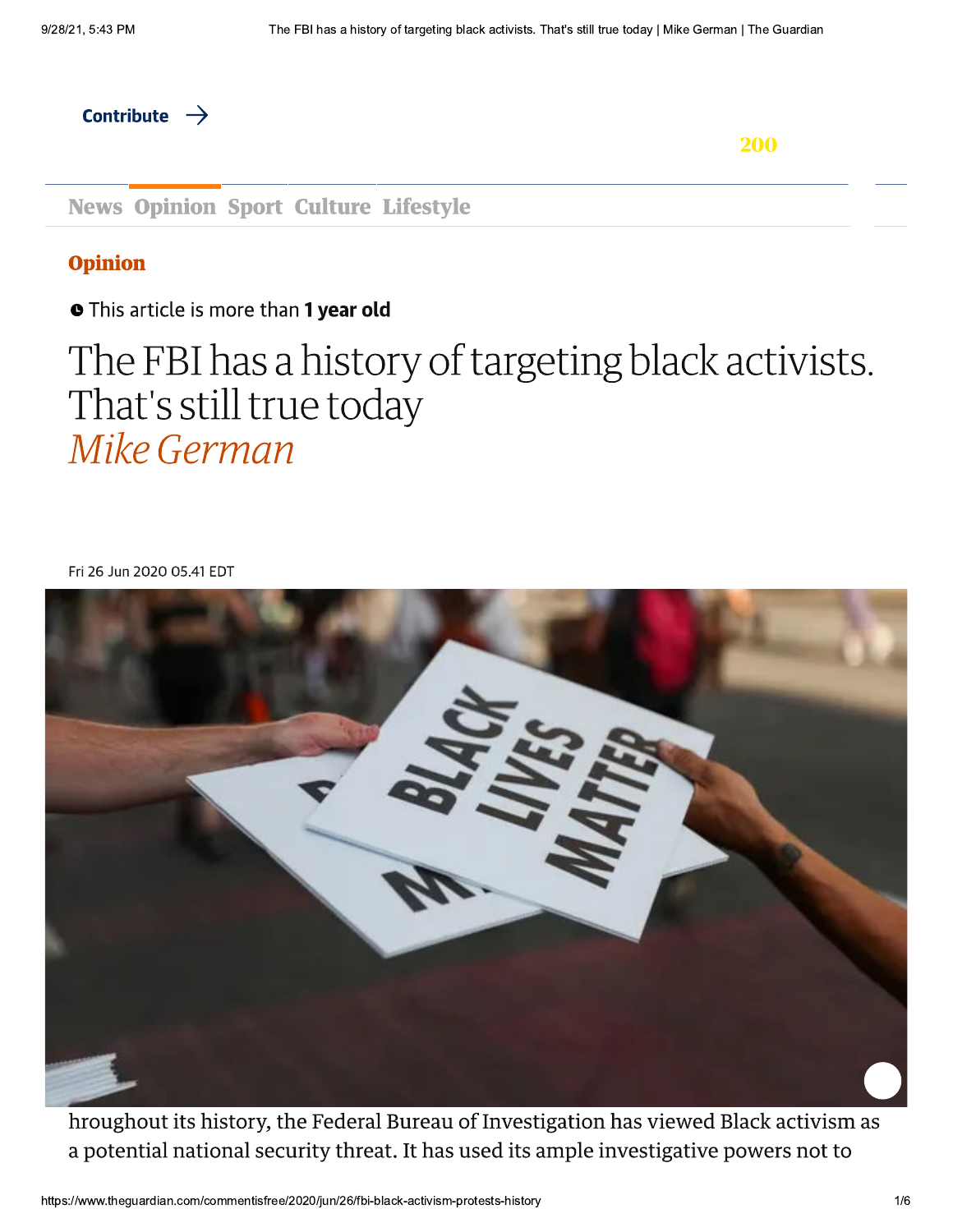The FBI has a history of targeting black activists. That's still true today | Mike German | The Guardian<br>
suppress violence, but to inhibit the speech and association rights of Black<br>
activists. And its reaction to the pro suppress violence, but to inhibit the speech and association rights of Black activists. And its reaction to the protests following the police killings of Breonna Taylor and George Floyd shows little has changed.

In October 1919, a young J Edgar Hoover, director of the Bureau of Investigation's general intelligence division, targeted "Black Moses" Marcus Garvey for investigation and harassment because of his alleged association with "radical elements" that were "agitating the Negro movement". Hoover admitted Garvey had violated no federal laws. But the bureau, the precursor organization to the FBI, infiltrated Garvey's Universal Negro Improvement Association with informant provocateurs and undercover agents who searched for years for any charge that could justify his deportation.

The justice department ultimately won a conviction against Garvey on a dubious mail fraud charge in 1923. Meanwhile, white vigilantes, police and soldiers targeted Black communities with violence during this period, which included the Red Summer of 1919, the Tulsa massacre of 1921 and scores of lynchings, did not receive the same focused attention from Hoover's agents.

The FBI used similar tactics to disrupt, discredit and neutralize leaders of the civil rights and anti-war movements of the 1960s. The FBI's Cointelpro program targeting civil rights leaders like Dr. Martin Luther King Jr. and Stokely Carmichael was specifically designed to "[p]revent the rise of a 'messiah' who could unify and electrify the militant black nationalist movement" rather than to prevent any violent acts they might perpetrate. The methods included informant-driven disinformation campaigns designed to spark conflict within the movement, discourage donors and supporters, and even break up marriages. Overt investigative activity was also used, as one stated goal of the Cointelpro program was to *inspire fear among activists by convincing them* that an FBI agent lurked behind every mailbox.

Exposure of the Cointelpro abuses led to an era of reform starting in 1976 including guidelines issued by the attorney general, Edward Levi, to limit FBI investigations of political activity by requiring a reasonable indication of criminal activity before intrusive investigations could be launched.

Unfortunately, the guidelines were weakened over time, most severely in December 2008, by the Bush administration attorney general, Michael Mukasey. Mukasey's guidelines authorized a new type of investigation called an "assessment", which required no factual basis for suspecting individualized wrongdoing before agents could employ intrusive investigative techniques such as overt and covert interviews, physical surveillance, government and commercial database searches, and recruiting and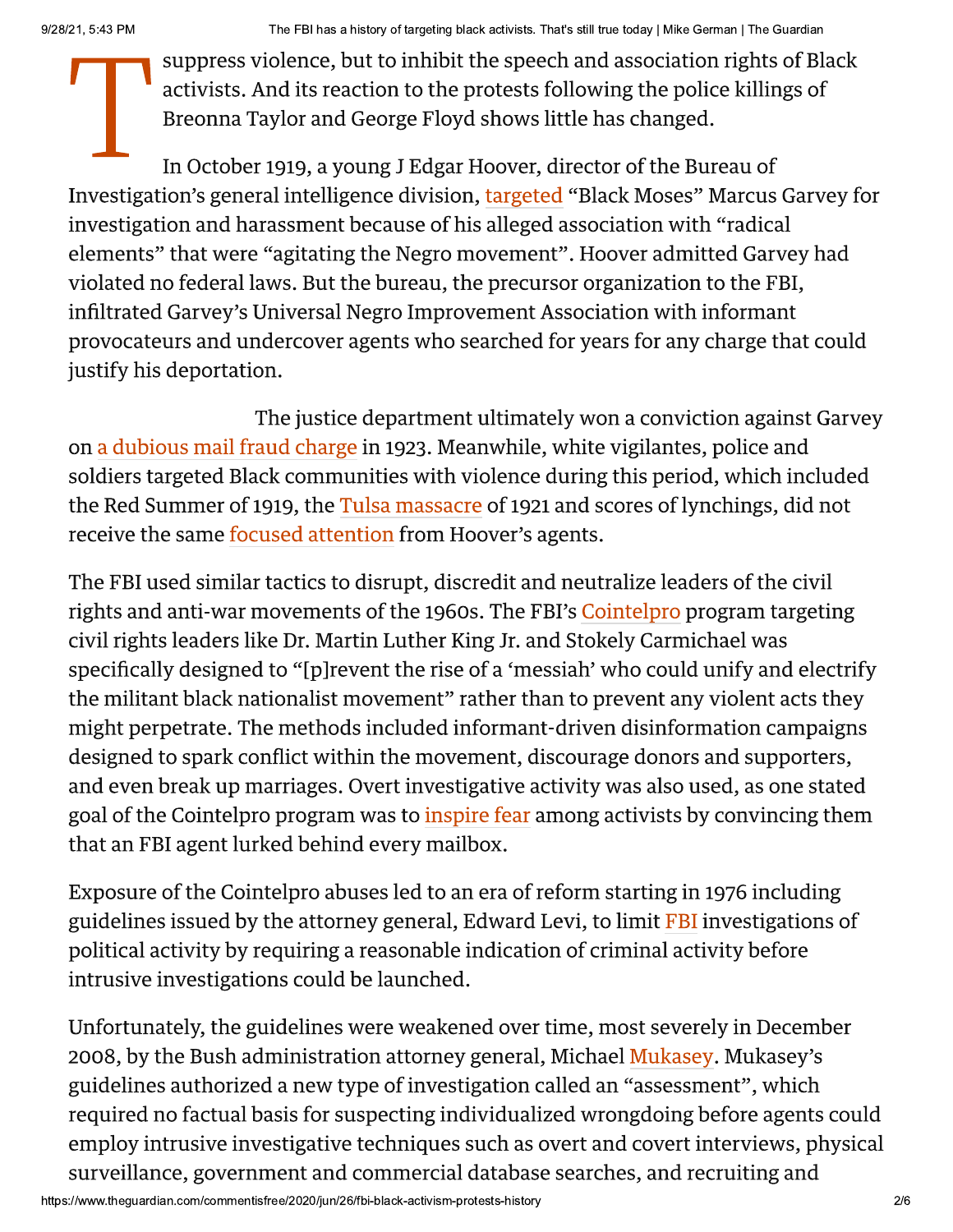The FBI has a history of targeting black activists. That's still true today | Mike German | The Guardian<br>ing informants. The FBI interpreted these guidelines to allow its agents to use<br>sus data to map American communities tasking informants. The FBI interpreted these guidelines to allow its agents to use census data to map American communities by race and ethnicity, and to identify and monitor ethnic "facilities" and "behaviors". A 2009 memo from the Atlanta FBI cited fears of a "Black Separatist" terrorism threat to justify opening an assessment that documented the growth of the Black population in Georgia.

So it wasn't surprising that when a new generation of political activists started the Black Lives Matter (BLM) movement to protest police violence after the fatal 2014 shooting of unarmed teenager Mike Brown in Ferguson, Missouri, the FBI began tracking them all across the country, using its "assessment" authority to conduct months-long investigations. BLM activists reported that FBI agents had contacted them at home to warn them against attending the 2016 Republican national convention.

By 2017, the FBI had invented a new domestic terrorism program category it called the "Black Identity Extremism movement". An FBI intelligence report cited six unrelated incidents over a three year period in which Black subjects not associated with one another attacked police officers, to allege that a terrorist movement driven by "perceptions of police brutality against African Americans" existed. The report stated that "the perceived unchallenged illegitimate actions of law enforcement will inspire premeditated attacks against law enforcement" by so-called "Black identity extremists", suggesting that the FBI's concerns lay not in illegal police violence, but the hypothetical retaliation it might provoke.

In 2018 and 2019, the FBI conducted nationwide assessments of "Black identity extremists" under an intelligence collection operation it called "Iron Fist", prioritizing these cases over investigations of far more prevalent violence from white supremacists and far right militants over that period, including mass shootings at a Pittsburgh synagogue and an El Paso shopping mall.

The FBI also acknowledged using its most advanced surveillance aircraft to monitor BLM protests in Baltimore after the police killing of Freddie Gray in 2018, and again this month at the BLM protests in Washington DC. And, as the Intercept reported last week, at least four organizers of a Black Lives Matter rally in Cookeville, Tennessee, received unscheduled visits at their homes and workplaces by FBI agents assigned to the local joint terrorism taskforce. The agents questioned them about their social media posts, their plans for the protest, and whether they had connections to antifa anti-fascist activists who Donald Trump has blamed for inciting violence at BLM protests. The FBI has reported it found no evidence of antifa involvement at the protests.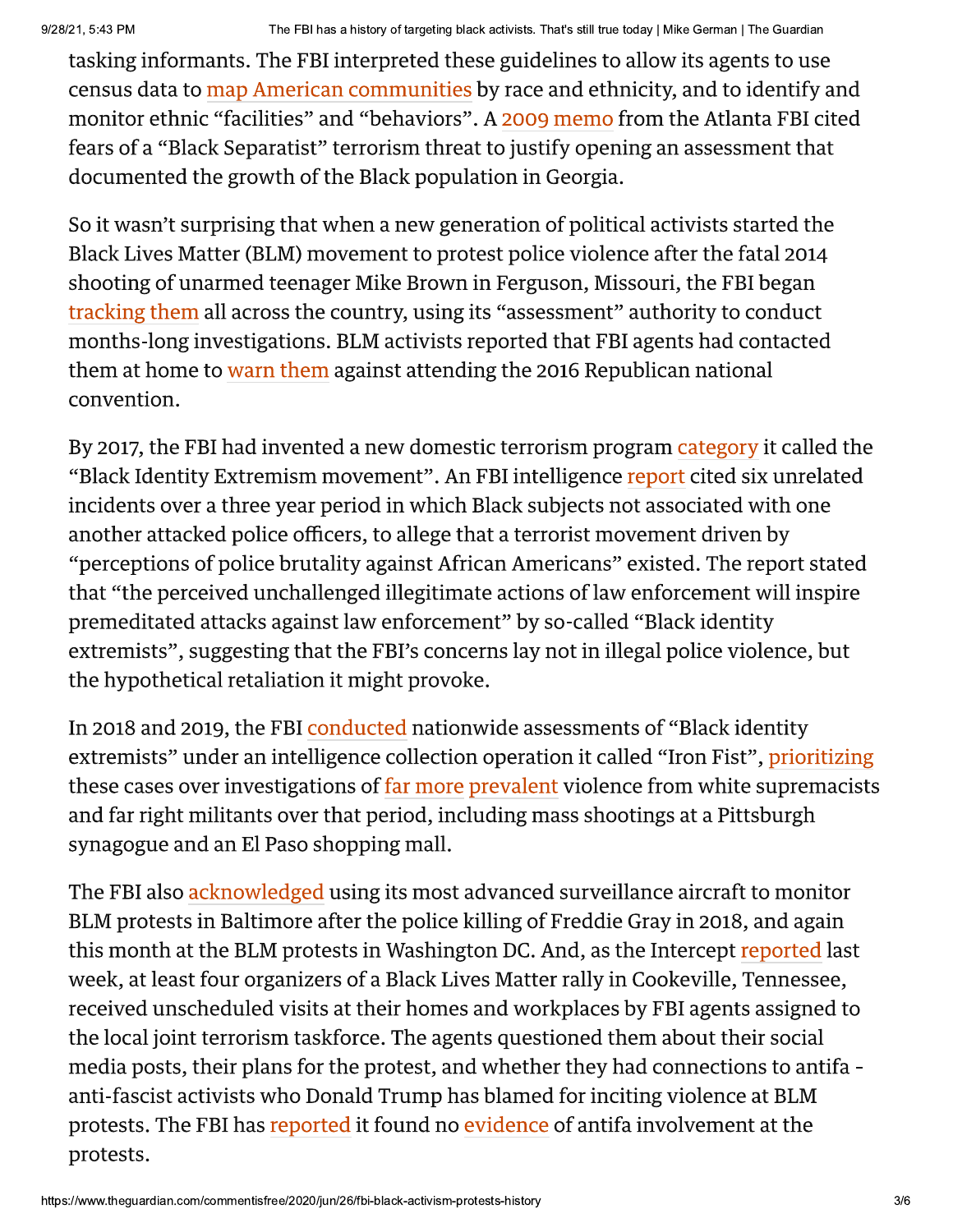Certainly there is a potential for violence at any protest, and the FBI has made more than 80 federal arrests of looters and arsonists in recent weeks. But, so far, the most apparent protest violence that falls within the FBI's jurisdiction is not coming from BLM activists or antifa, but from police. North Carolina lawyer T Greg Doucette and mathematician Jason Miller have compiled a dataset of more than 500 incidents of police violence against protesters that have been captured on video by activists and journalists since George Floyd's death. Several of the officers responsible for this violence have been fired, and a handful have been charged with state violations, but no federal civil rights charges appear to have been brought yet against law enforcers who have been caught on tape attacking peaceful protesters and reporters.

This isn't surprising, as the justice department rarely brings civil rights charges against police officers for acts of brutality. If the FBI really believes unaccountable police violence against African Americans might provoke retaliation by "Black Identity" Extremists", it would put its investigative authorities to better use by holding those officers accountable, rather than monitoring a new generation of Black activists.

Mike German is a former FBI agent and a fellow at the Brennan Center for Justice's **Liberty and National Security Program** 

... we have a small favour to ask. Tens of millions have placed their trust in the Guardian's high-impact journalism since we started publishing 200 years ago, turning to us in moments of crisis, uncertainty, solidarity and hope. More than 1.5 million readers, from 180 countries, have recently taken the step to support us financially - keeping us open to all, and fiercely independent.

With no shareholders or billionaire owner, we can set our own agenda and provide trustworthy journalism that's free from commercial and political influence, offering a counterweight to the spread of misinformation. When it's never mattered more, we can investigate and challenge without fear or favour.

Unlike many others, Guardian journalism is available for everyone to read, regardless of what they can afford to pay. We do this because we believe in information equality. Greater numbers of people can keep track of global events, understand their impact on people and communities, and become inspired to take meaningful action.

We aim to offer readers a comprehensive, international perspective on critical events shaping our world - from the Black Lives Matter movement, to the new American administration, Brexit, and the world's slow emergence from a global pandemic. We are committed to upholding our reputation for urgent, powerful reporting on the climate emergency, and made the decision to reject advertising from fossil fuel